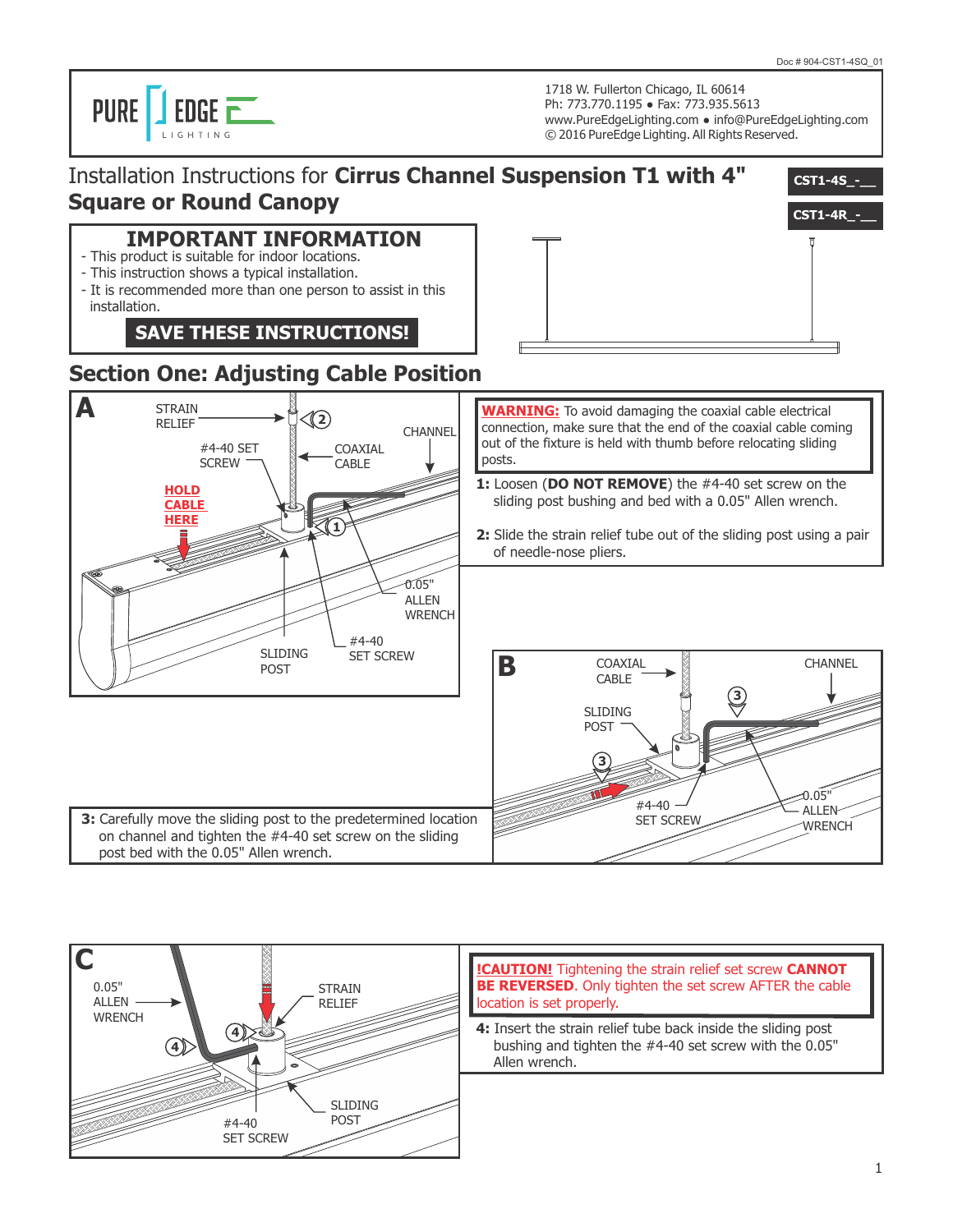

## **Section Two: Install the Standoff**

#6 SCREW

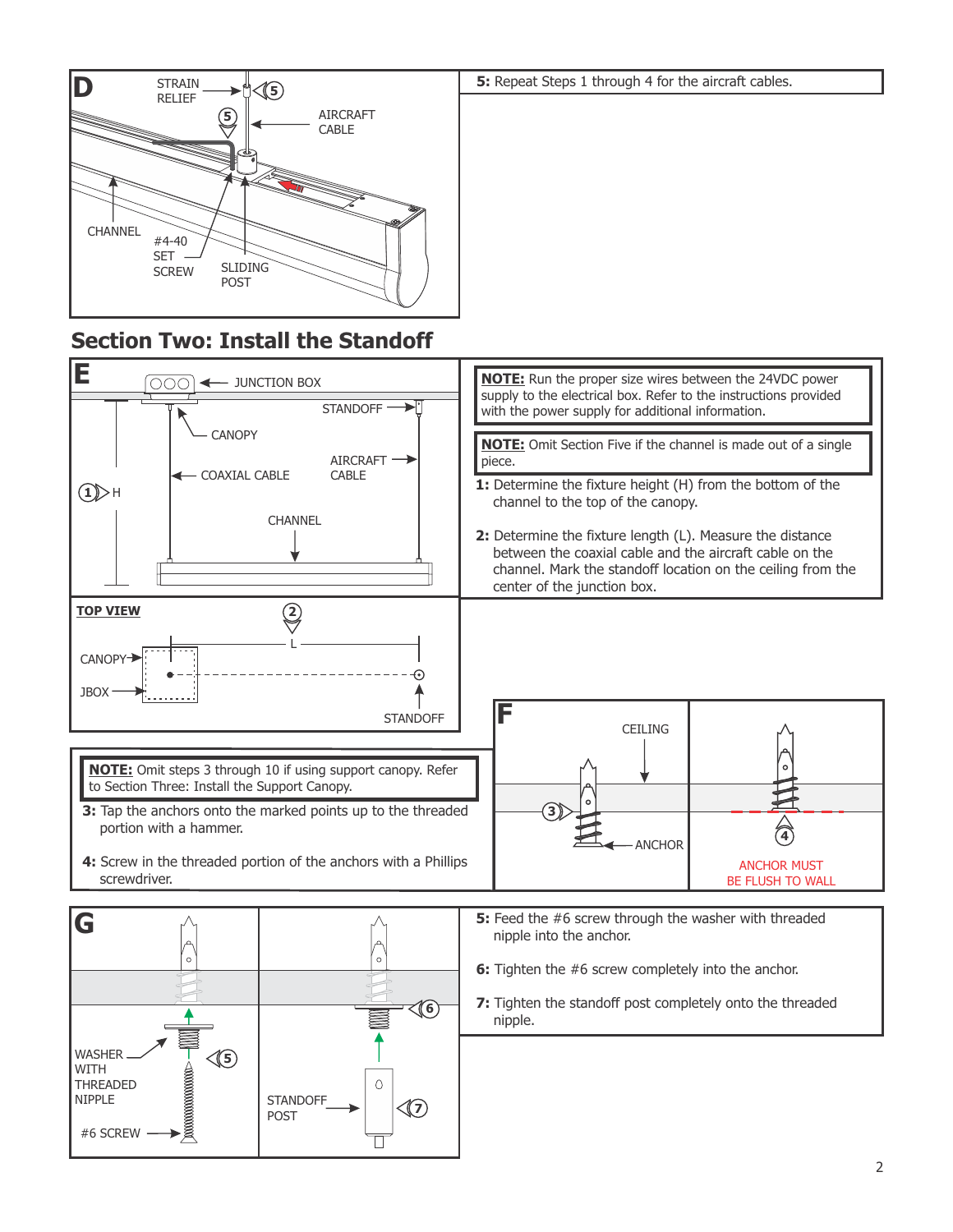

## **Section Three: Install the Support Canopy**



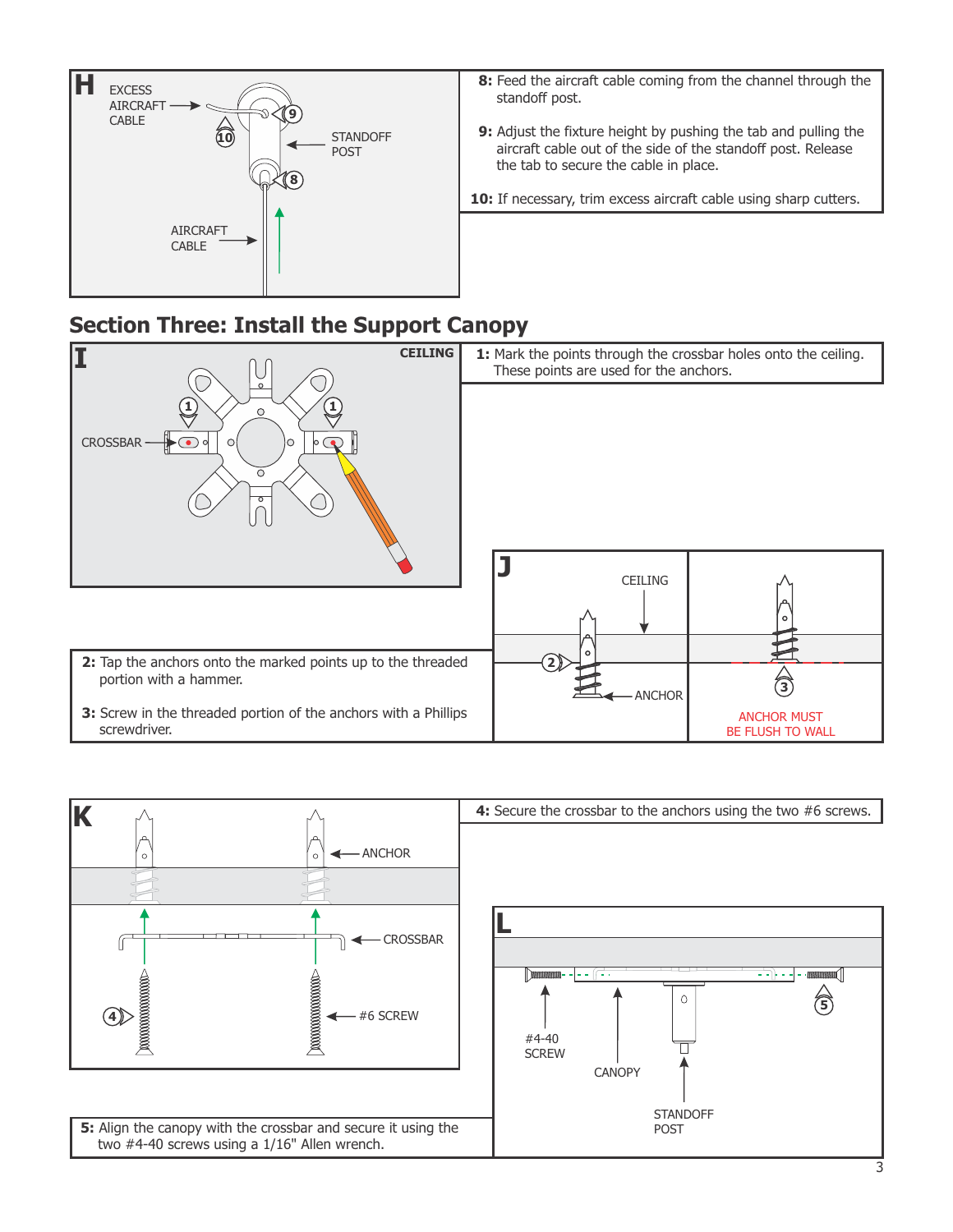

#### **Section Four: Power the Fixture**



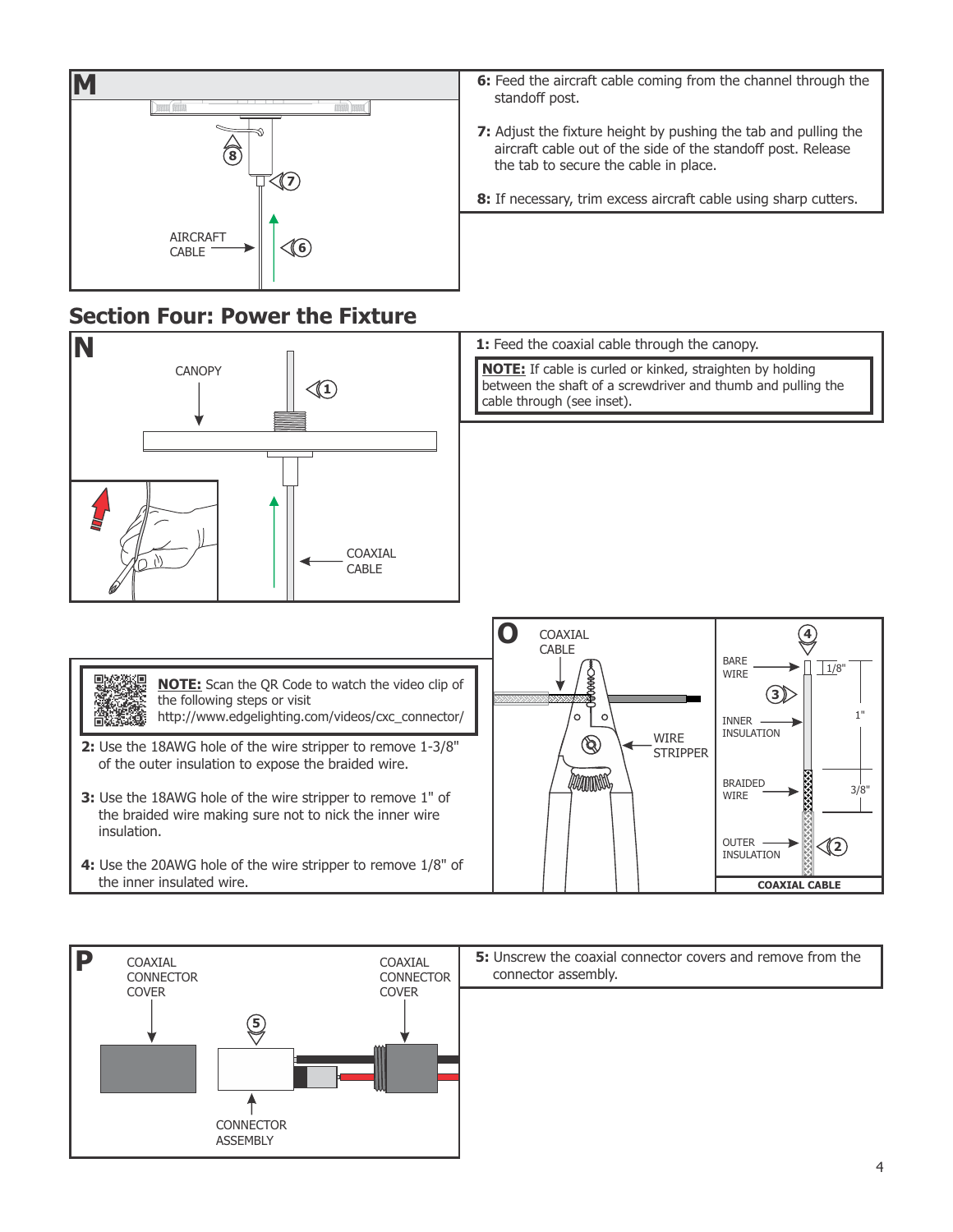



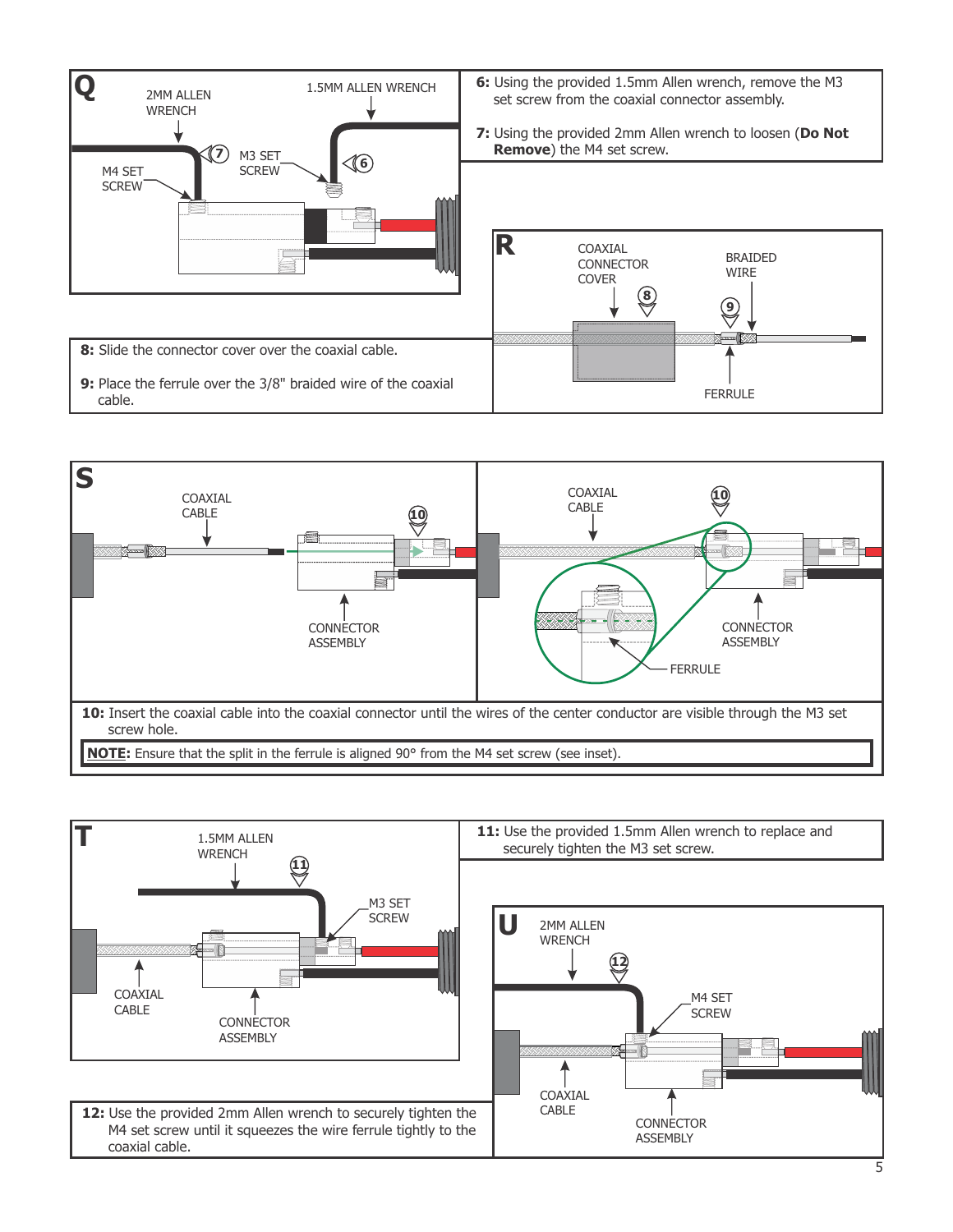![](_page_5_Figure_0.jpeg)

![](_page_5_Figure_1.jpeg)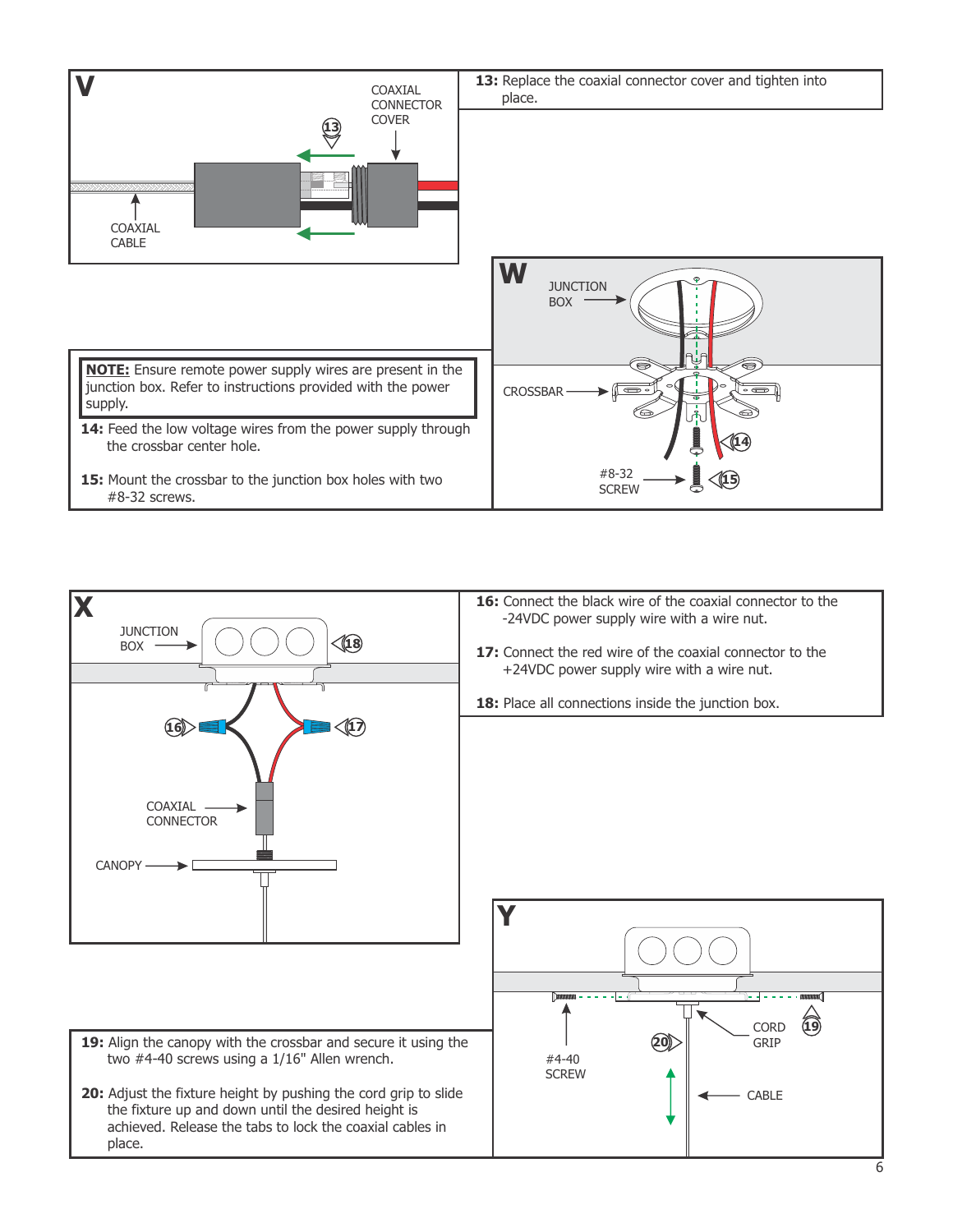## **Section Five: Multiple Channel Sections**

![](_page_6_Figure_1.jpeg)

**NOTE:** If applicable, multiple channels must be installed one by one. **NOTE:** Omit this section if the joiner did not come with the fixture depending on the overall fixture length.

**NOTE:** Omit steps 1 through 9 if the joiner did not come with aircraft cable depending on the overall fixture length.

**1:** Lift the other end of the aircraft cable against the ceiling to mark the location of the standoff.

|                                                                                                                     | <b>CEILING</b> |                                               |
|---------------------------------------------------------------------------------------------------------------------|----------------|-----------------------------------------------|
| <b>NOTE:</b> Omit steps 2 through 9 if using support canopy. Refer to<br>Section Three: Install the Support Canopy. |                |                                               |
| 2: Tap the anchors onto the marked points up to the threaded<br>portion with a hammer.                              | $\mathbf{2}$   |                                               |
| 3: Screw in the threaded portion of the anchors with a Phillips<br>screwdriver.                                     | – ANCHOR       | <b>ANCHOR MUST</b><br><b>BE FLUSH TO WALL</b> |

![](_page_6_Figure_6.jpeg)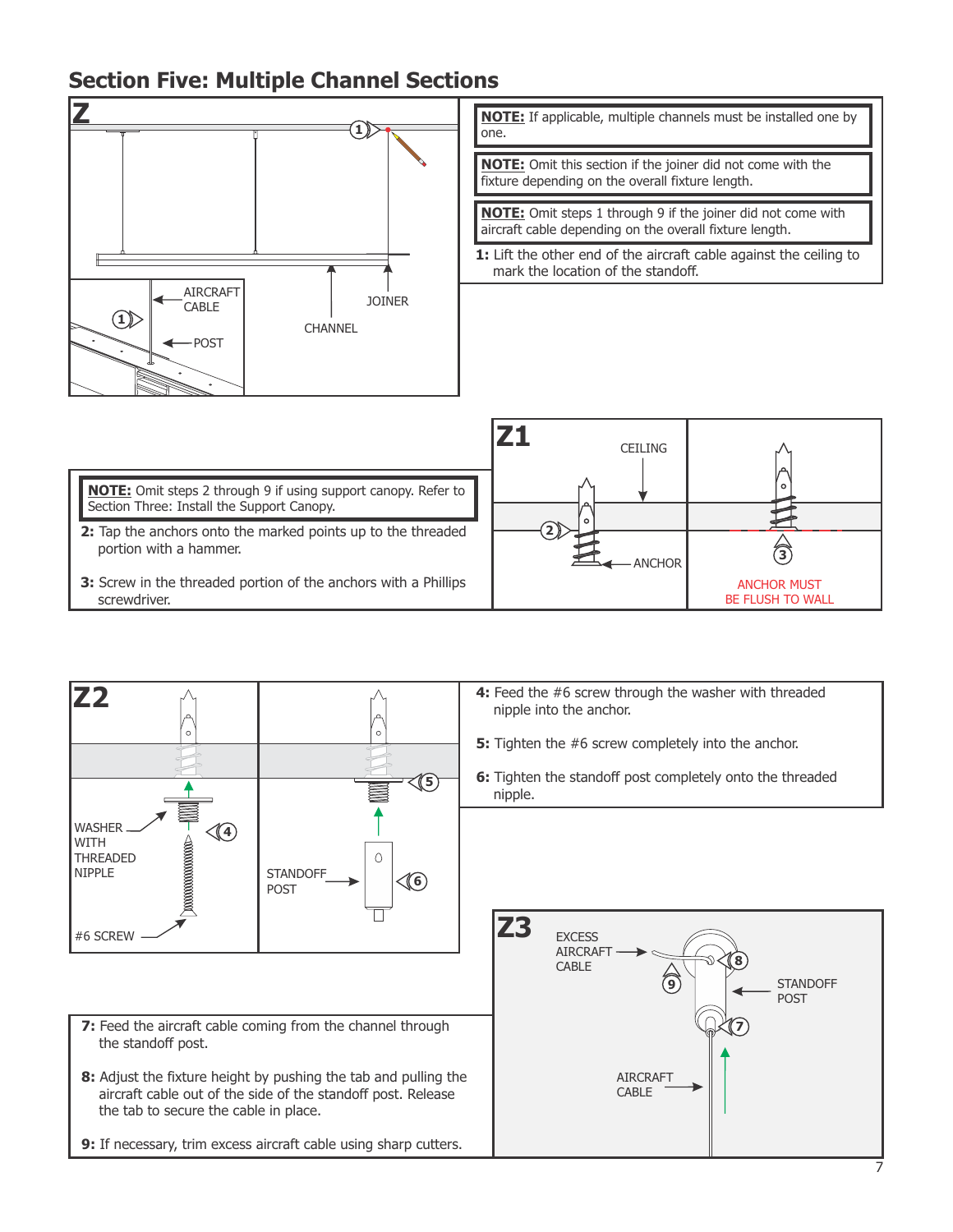![](_page_7_Figure_0.jpeg)